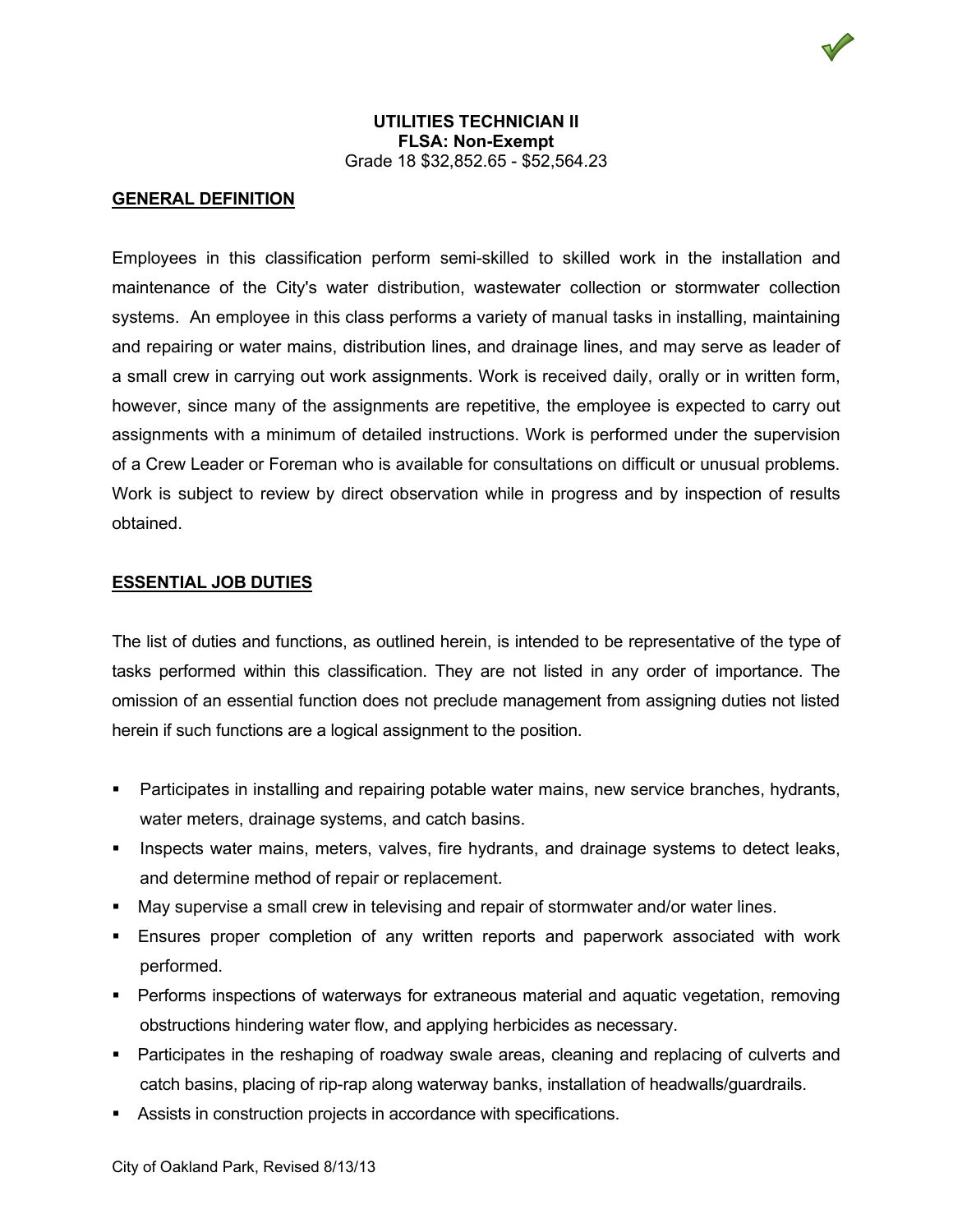# **UTILITIES TECHNICIAN II FLSA: Non-Exempt** Grade 18 \$32,852.65 - \$52,564.23

- **Trains co-workers in equipment usage, safety, and construction/maintenance techniques.**
- Exercises care and safety in use of equipment and tools required to complete assigned tasks.
- Assures establishment of safe work zones and compliance with all safety requirements.
- Operates a variety of hand tools and equipment such as various vehicles, trucks, asphalt roller, compactor, power boat, and other related equipment as required.
- **Performs line locations upon request.**
- **Requires regular attendance to scheduled work shifts.**

# **KNOWLEDGE, SKILLS & ABILITIES**

- Substantial knowledge of the use and care of simple manual and power hand tools.
- Working knowledgeable in the methods, materials, techniques, and equipment used in the maintenance and repair of water distribution and stormwater collection systems.
- Working knowledge of the occupational and public health hazards associated with various types of work performed and the necessary safety precautions.
- Ability to learn the use and maintenance of associated special equipment.
- Ability to understand and follow verbal and written instructions.
- Ability to perform heavy manual labor for extended periods, often under varying climatic conditions.
- Ability to read and comprehend simple plans or sketches and utilize measuring devices.
- Ability to establish and maintain effective working relationships with other employees and the public.
- Communicates with co-workers, management, citizens, and others in a courteous and professional manner.
- Conforms with and abides by all departmental and City regulations, policies, work procedures, and instructions.
- Working knowledge of utility construction and/or water distribution, wastewater/stormwater collection systems.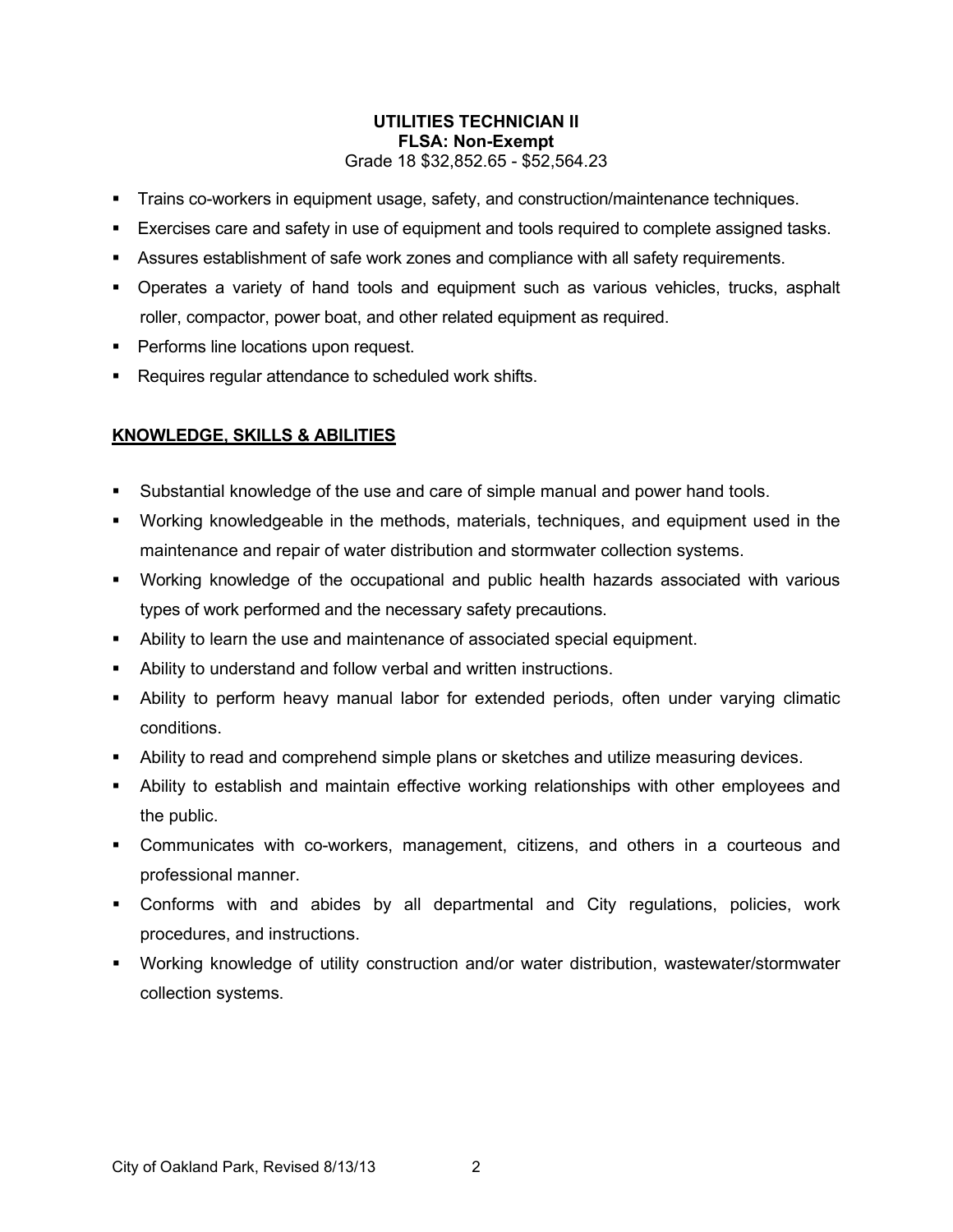# **UTILITIES TECHNICIAN II FLSA: Non-Exempt** Grade 18 \$32,852.65 - \$52,564.23

# **MINIMUM ACCEPTABLE EDUCATION, TRAINING & EXPERIENCE**

High school diploma or GED equivalent; supplemented by three (3) years previous experience in the utility's installation and maintenance field in the area of water distribution, wastewater collection and/or stormwater management. Must hold a State of Florida Class B Driver's License with Tanker Endorsement and a Level 3 Distribution System Operator License or higher. Position will be required to be on call and work after hours including holidays and weekends

### **PREFFERRED**

Certification in work zone traffic control (MOT).

#### **PHYSICAL REQUIREMENTS**

The City of Oakland Park is an Equal Opportunity Employer. In compliance with the Americans with Disabilities Act (42 U.S. C. 12101 et. seq.), the City of Oakland Park will provide reasonable accommodations to qualified individuals with disabilities and encourages both prospective and current employees to discuss potential accommodations with the employer. The physical demands described here are representative of those that must be met by an employee to successfully perform the essential functions of this job.

- The employee is frequently required to climb, balance, stoop, kneel, crouch, or crawl.
- Must be able to operate objects, tools or controls and reach with arms and hands.
- Must be able to remain outdoors for extended periods in high heat and humidity conditions.
- Traverse rough terrain, walk up or down stairwells, ladders, slopes or steps.
- **The employee must frequently lift and/or move up to 75 pounds.**
- Vision ability includes close and peripheral vision, color distinction and depth perception.
- Ability to hear.
- Must be able to work in close and confined spaces.
- Ability to wear all required personal protective equipment including respirator (must pass respirator test).